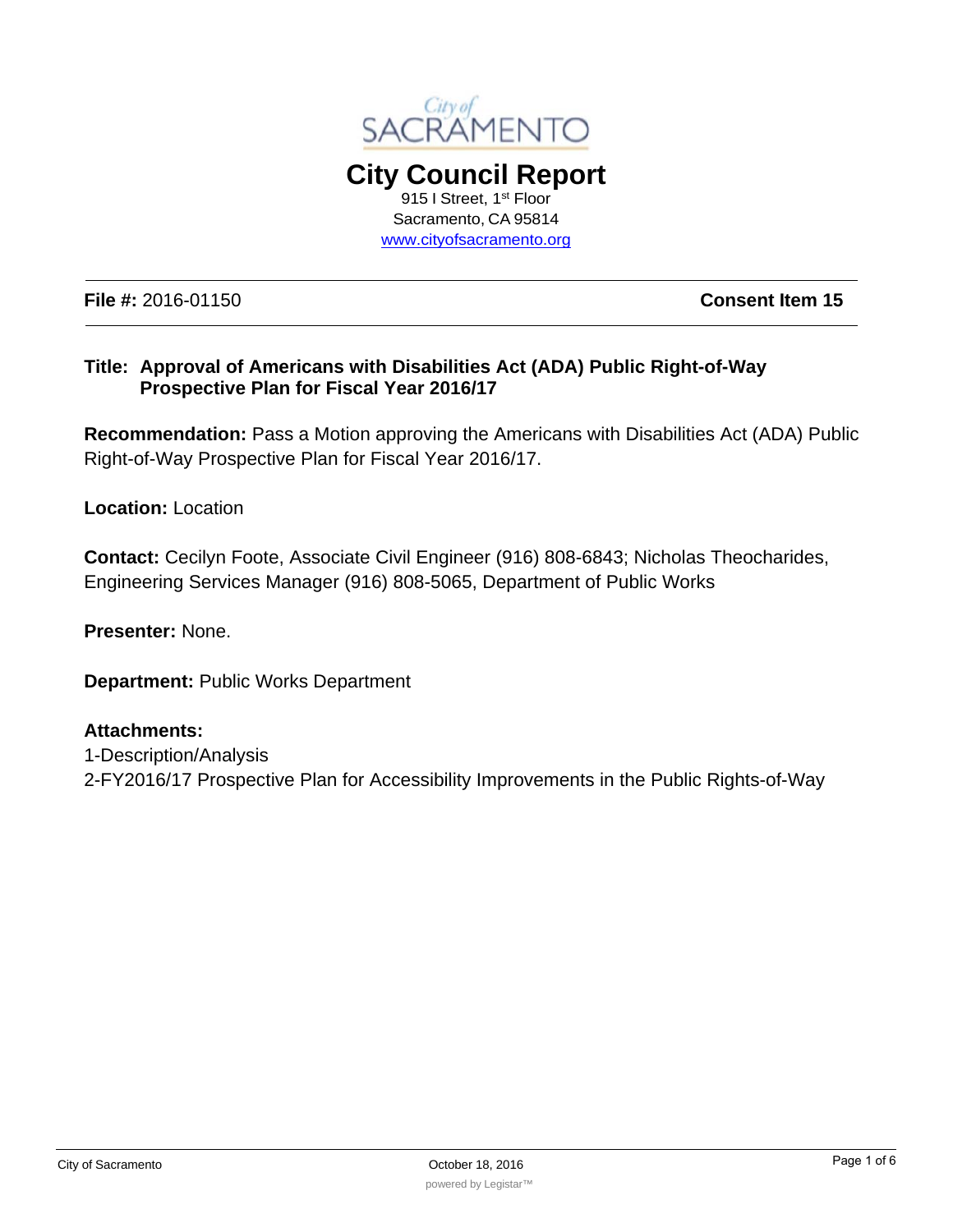### **Description/Analysis**

**Issue Detail**: The Barden Settlement Agreement requires the City to remove or ameliorate obstacles in the pedestrian right-of-way and to submit to the Barden Class Counsel an annual Prospective Plan of accessibility improvements

**Policy Considerations**: Implementation of the ADA accessibility programs and improvements is consistent with the City's General Plan goals of providing an obstacle free and continuous pedestrian network in existing and new neighborhoods so that they are safe and universally accessible.

#### **Economic Impacts**: None.

#### **Environmental Considerations**:

California Environmental Quality Act (CEQA): Approval of the FY2016/17 Prospective Plan is not subject to the provisions of the California Environmental Quality Act (CEQA). Under CEQA General Rule 15061-B-3, CEQA applies only to projects which have the potential for causing a significant effect on the environment. This action will have no effect on the environment, and is thus, not subject to CEQA.

Prior to final approval, each individual project included in this prospective plan will be subject to environmental review in compliance with CEQA

**Sustainability**: Implementation of the ADA accessibility programs, services and improvements is consistent with the Sustainability Master Plan goal to improve air quality by designing and constructing pedestrian ways that encourage walking.

**Commission/Committee Action**: Staff presented and reviewed the FY2016/17 Prospective Plan with the Disability Advisory Commission (DAC) on September 15, 2016. The DAC reviewed the proposed project expenditures contained in the Plan and agreed that they provide important accessibility improvements that will assist in furthering the City's efforts to accommodate persons with disabilities. The DAC expressed appreciation to the Department of Public Works' ongoing efforts to improve disability access and accepted the FY2016/17 Prospective Plan (Exhibit A).

**Rationale for Recommendation**: Approval of the Prospective Plan by the City Council is required under the terms of the Barden Settlement Agreement.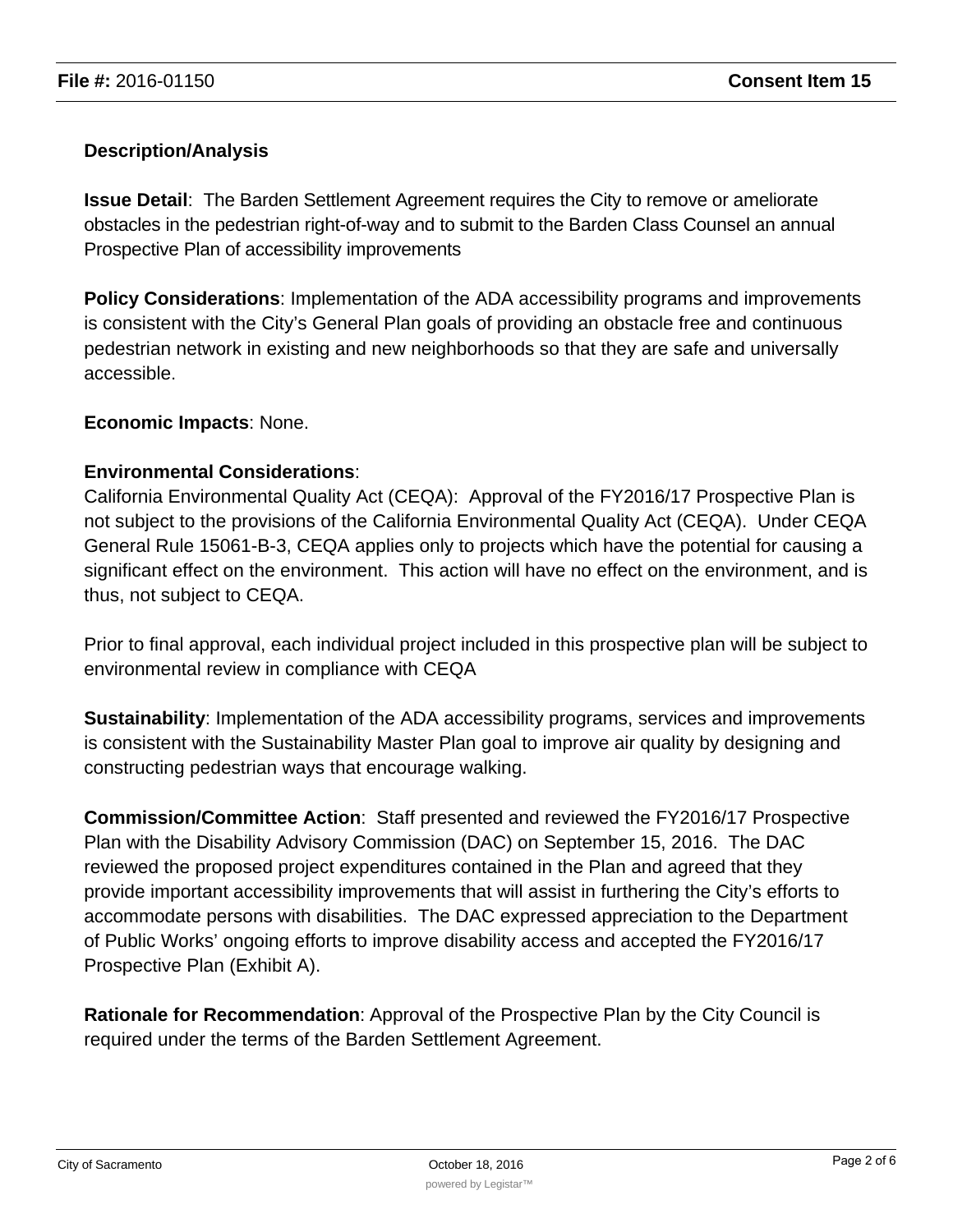**Financial Considerations**: The estimated value of the FY2016/17 Prospective Plan for Accessibility Improvements in the Public Right-of-Way is \$5,793,000. There are no General Funds planned or allocated for the FY2016/17 ADA Prospective Plan.

The FY2016/17 ADA Prospective Plan will be completed through the specific capital improvement projects listed in Exhibit A and the following programs:

| Program                                                 | <b>Budget</b> |
|---------------------------------------------------------|---------------|
| FY2016/17 Public Right-Of-Way Accessibility (T15160600) | \$400,000     |
| FY17 Overlay & Seals Curb Ramps (R15172001)             | \$500,000     |
| FY17 Overlay & Seals Prep Work (R15172002)              | \$250,000     |

**Local Business Enterprise (LBE)**: No goods or services are being procured with this action.

**Background:** The Barden, et al., v. City of Sacramento class action lawsuit was settled effective January 1, 2004. A primary provision of the settlement agreement requires the City to expend an amount equal to twenty percent (20%) of its annual "Transportation Funds" (defined as eligible Measure A and Gas Tax funds) on removing or ameliorating obstacles in the public rights-of-way. The obligation under the Barden settlement agreement lasts 30 years from the above effective date.

Under the terms of the settlement agreement, the City agreed to submit to Barden's Class Counsel a Prospective Plan each year specifying how the City is proposing to spend the Annual Obligation during the upcoming year. In compliance with the settlement agreement, staff prepared the FY2016/17 ADA Prospective Plan. City Council approval of the FY2016/17 Prospective Plan is needed prior to its submittal to the Class Counsel in October 2016.

The City's estimated FY2016/17 Annual Obligation is approximately \$4,649,000. The FY2016/17 Prospective Plan expenditures are estimated to be \$5,793,000.

Staff expects that every year there will be either an overage or a shortage in expenditures carried forward from the prior year. In past years, the City typically exceeded the Annual Obligation and carried an overage forward. The current ADA overage is in excess of \$8 million.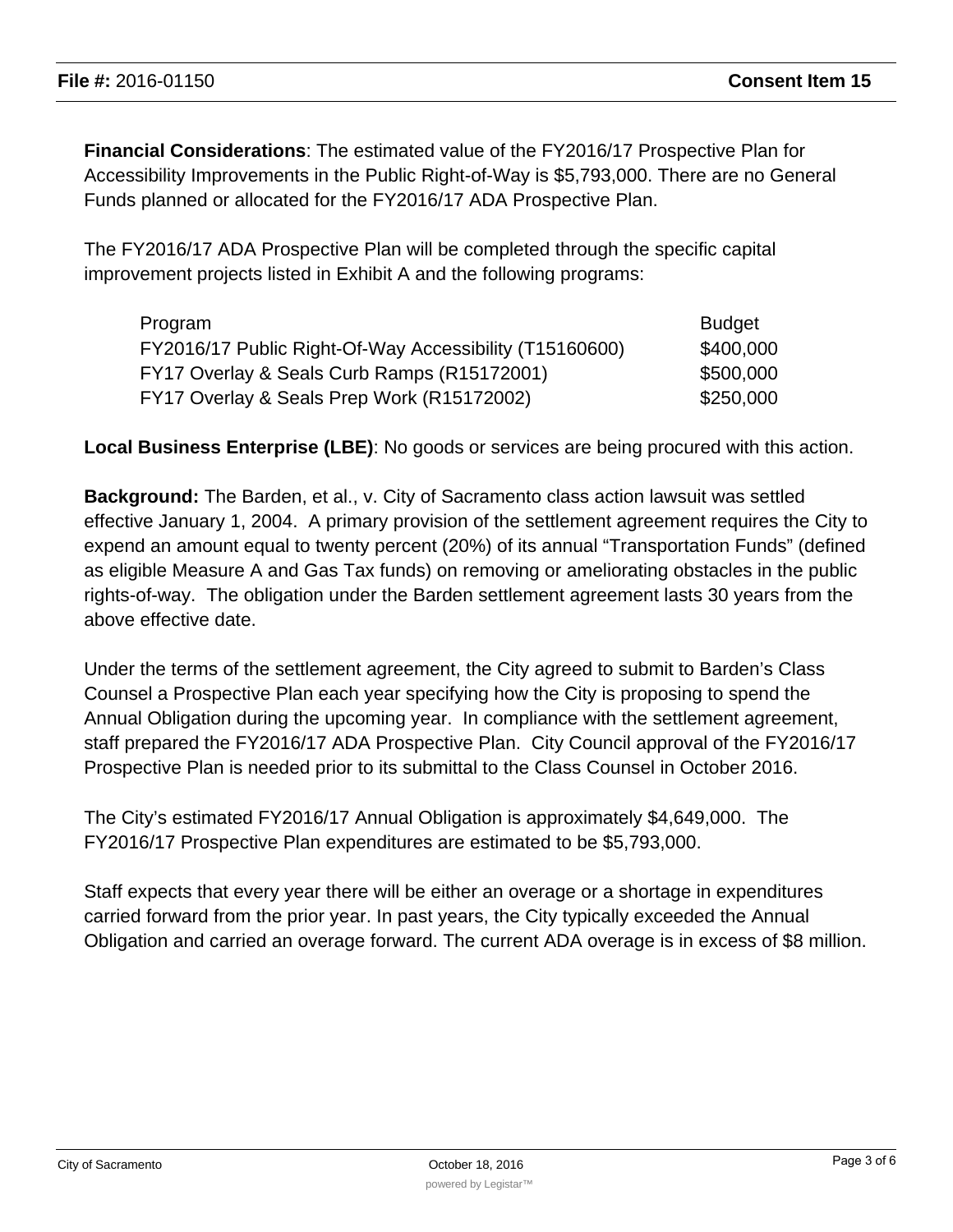### **FY 2016/17 Prospective Plan**

## **For Accessibility Improvements in the Public Rights-of-Way**

| <b>Program Area</b>                                                                           | <b>Description of Accessibility Work</b>                                                                                                                                                                      | <b>Estimate</b> |
|-----------------------------------------------------------------------------------------------|---------------------------------------------------------------------------------------------------------------------------------------------------------------------------------------------------------------|-----------------|
| Curb Ramps, Detectable Warning<br><b>Tiles, and Sidewalk</b>                                  | Curb ramps associated with Street<br>Overlays, Detectable Warning Tiles,<br>Sidewalk Repairs and Drain Inlet<br>Upgrades. Estimated 115 curb ramps.                                                           | \$970,000       |
| Citizen requested curb ramps                                                                  | Curb ramps installed along class<br>members' daily path of travel upon<br>request and maintenance efforts.<br>Estimated 20 curb ramps.                                                                        | \$115,000       |
| <b>Transportation Division</b><br><b>Accessibility Improvements</b>                           | Estimated 10 curb ramps in support of<br>crosswalk installations, accessibility work<br>within pedestrian islands, etc.                                                                                       | \$50,000        |
| 3rd Party Agreement Projects                                                                  | Funds to support projects developed<br>under the Third Party MOU.                                                                                                                                             | \$15,000        |
| Accessibility features within other<br><b>Capital Improvement Projects</b><br>(List Attached) | Accessibility features (Curb Ramps,<br>Crosswalks, Pedestrian Signals,<br>Pedestrian Islands, Sidewalks, Bulb Outs,<br>etc.) constructed as part of other projects<br>for overall efficiency of project work. | \$4,643,000     |
| <b>TOTAL ESTIMATED COSTS</b>                                                                  |                                                                                                                                                                                                               | \$5,793,000     |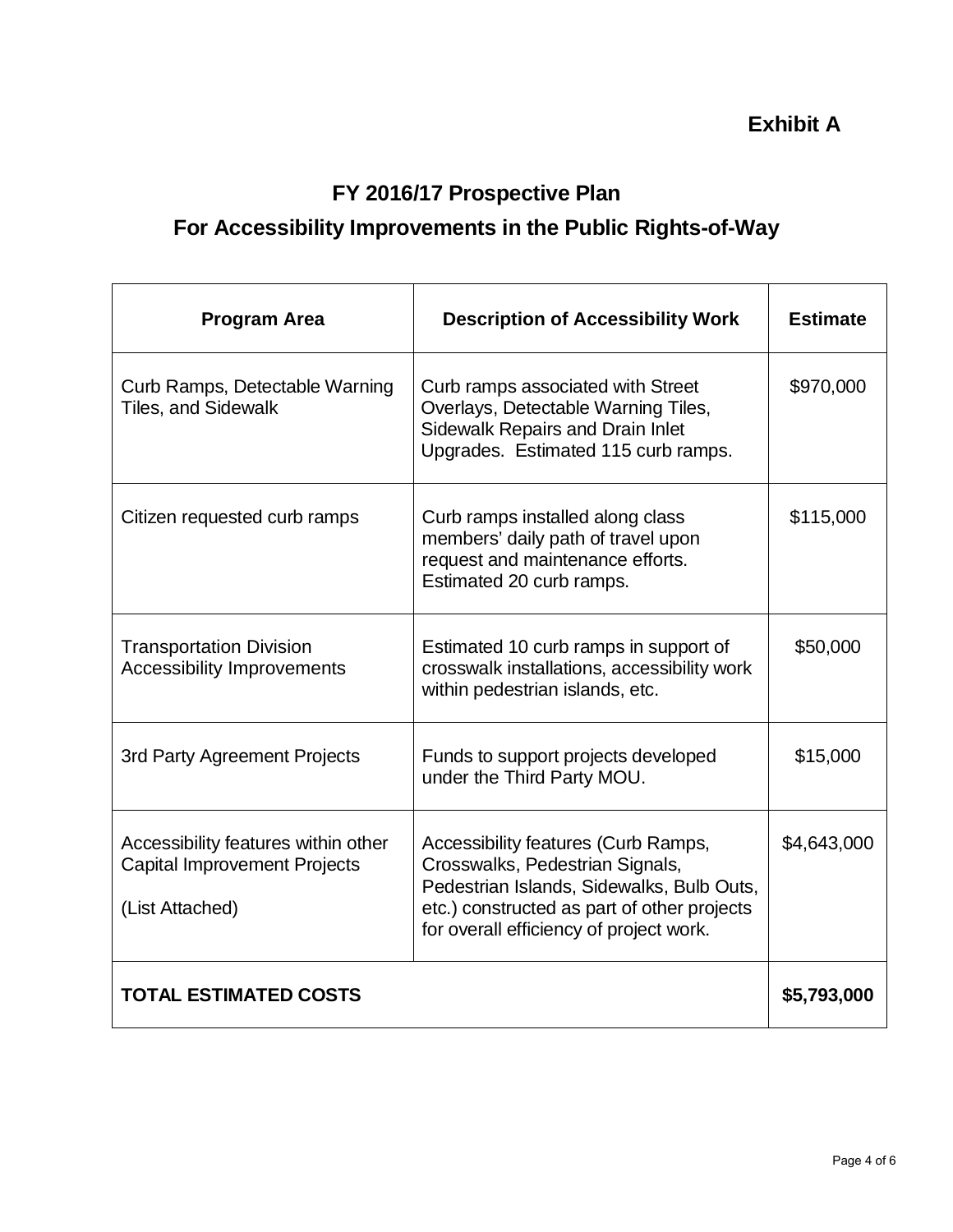**Exhibit A**

# **Specific Capital Improvement Projects with Accessibility Features FY 2016/17 Prospective Plan**

| CIP No.   | <b>Project Name</b>                                         | <b>Project Description</b>                                                                                                                                                                                                            | <b>Estimated</b><br>Cost |
|-----------|-------------------------------------------------------------|---------------------------------------------------------------------------------------------------------------------------------------------------------------------------------------------------------------------------------------|--------------------------|
| K15125100 | <b>Freeport Boulevard Bike Lanes</b>                        | Construct sidewalk and curb ramps and<br>install pedestrian push buttons, displays,<br>and rectangular rapid flashing beacons<br>along Freeport Boulevard between 4th<br>Avenue and Sutterville Road.                                 | \$542,000                |
| K15135000 | 65th Street Bike Lane<br>Improvements                       | Construct curb ramps along 65 <sup>th</sup> Street<br>between Folsom Boulevard and 4 <sup>th</sup><br>Avenue.                                                                                                                         | \$31,000                 |
| T15998100 | <b>Riverfront Reconnection Project</b><br>Phase 1           | Construct sidewalk, curb, gutter, and<br>curb ramps and install marked<br>crosswalks on a new overcrossing at<br>Capitol Mall and 2 <sup>nd</sup> Street and existing<br>crossings over Interstate 5 at Capitol Mall<br>and O Street. | \$2,450,000              |
| T15018000 | <b>Cosumnes River Boulevard</b><br>Extension                | Construct sidewalk, curb, gutter, and curb<br>ramps and install pedestrian push buttons,<br>pedestrian displays and marked<br>crosswalks along Cosumnes River<br>Boulevard between Freeport Boulevard<br>and Franklin Boulevard.      | \$521,000                |
| T15068500 | <b>Roseville Road Bridge</b><br>Replacement                 | Construct sidewalk along Roseville Road<br>Bridge over Arcade Creek.                                                                                                                                                                  | \$603,000                |
| T15135101 | Folsom Boulevard & Elvas Avenue<br>Pedestrian Hybrid Beacon | Construct curb ramps and install<br>pedestrian hybrid beacon and marked<br>crosswalk.                                                                                                                                                 | \$184,000                |